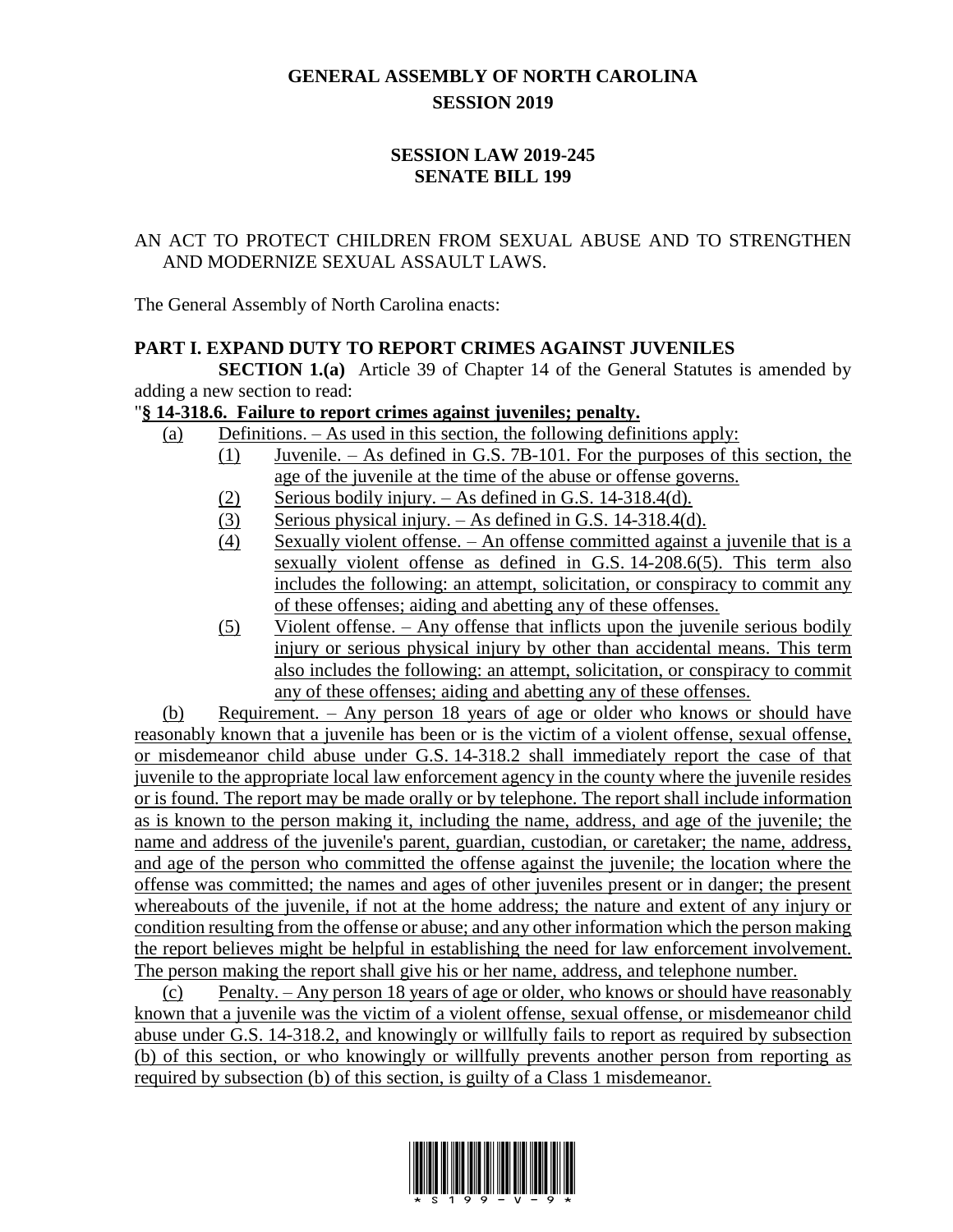(d) Construction. – Nothing in this section shall be construed as relieving a person subject to the requirement set forth in subsection (b) of this section from any other duty to report required by law.

(e) Protection. – The identity of a person making a report pursuant to this section must be protected and only revealed as provided in G.S. 132-1.4(c)(4).

(f) Good-Faith Immunity. – A person who makes a report in good faith under this Article, cooperates with law enforcement in an investigation, or testifies in any judicial proceeding resulting from a law enforcement report or investigation is immune from any civil or criminal liability that might otherwise be incurred or imposed for that action, provided that person was acting in good faith.

(g) Law Enforcement Duty to Report Evidence to the Department of Social Services. – If any law enforcement officer, as the result of a report, finds evidence that a juvenile may be abused, neglected, or dependent as defined in G.S. 7B-101, the law enforcement officer shall make an oral report as soon as practicable and make a subsequent written report of the findings to the director of the department of social services within 48 hours after discovery of the evidence. When a report of abuse, neglect, or dependency is received, the director of the department of social services shall make a prompt and thorough assessment, in accordance with G.S. 7B-302, to determine whether protective services should be provided or the complaint filed as a petition.

(h) Nothing in this section shall be construed as to require a person with a privilege under G.S. 8-53.3, 8-53.7, 8-53.8, or 8-53.12 or with attorney-client privilege to report pursuant to this section if that privilege would prevent them from doing so."

## **PART II. EXPANDING THE STATUTE OF LIMITATIONS FOR MISDEMEANOR CRIMES INVOLVING ABUSE AGAINST CHILDREN**

**SECTION 2.(a)** G.S. 15-1 reads as rewritten:

### "**§ 15-1. Statute of limitations for misdemeanors.**

(a) The crimes of deceit and malicious mischief, and the crime of petit larceny where the value of the property does not exceed five dollars (\$5.00), and all misdemeanors except malicious misdemeanors, shall be charged within two years after the commission of the same, and not afterwards: Provided, that if any pleading shall be defective, so that no judgment can be given thereon, another prosecution may be instituted for the same offense, within one year after the first shall have been abandoned by the State.

(b) Notwithstanding subsection (a) of this section, the following misdemeanors shall be charged within 10 years of the commission of the crime:

- (1) G.S. 7B-301(b).
- (2) G.S. 14-27.33.
- $(3)$  G.S. 14-202.2.
- (4) G.S. 14-318.2.
- $(5)$  G.S. 14-318.6."

### **PART III. PROTECTING CHILDREN ONLINE FROM HIGH-RISK SEX OFFENDERS SECTION 3.(a)** G.S. 14-202.5 reads as rewritten:

#### "**§ 14-202.5. Ban use of commercial social networking Web sites by sex offenders.Ban online conduct by high-risk sex offenders that endangers children.**

(a) Offense. – It is unlawful for a high-risk sex offender who is registered in accordance with Article 27A of Chapter 14 of the General Statutes to access a commercial social networking Web site where the sex offender knows that the site permits minor children to become members or to create or maintain personal Web pages on the commercial social networking Web site.to do any of the following online: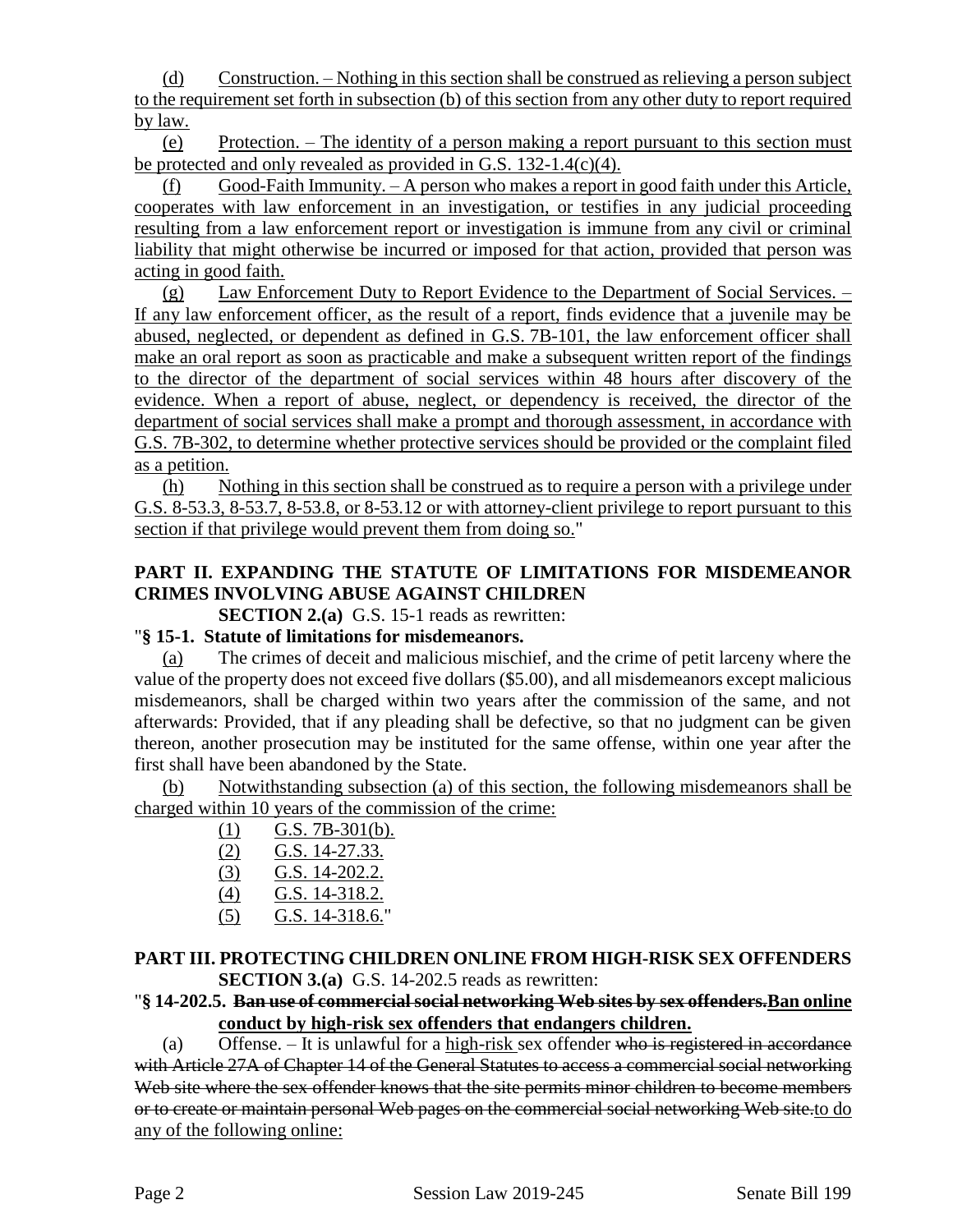- (1) To communicate with a person that the offender believes is under 16 years of age.
- (2) To contact a person that the offender believes is under 16 years of age.
- (3) To pose falsely as a person under 16 years of age with the intent to commit an unlawful sex act with a person the offender believes is under 16 years of age.
- (4) To use a Web site to gather information about a person that the offender believes is under 16 years of age.
- (5) To use a commercial social networking Web site in violation of a policy, posted in a manner reasonably likely to come to the attention of users, prohibiting convicted sex offenders from using the site.

(b) Definition of Commercial Social Networking Web Site. – For the purposes of this section, a "commercial social networking Web site" is an includes any Web site, application, portal, or other means of accessing the Internet Web site that meets all of the following requirements:

- (1) Is operated by a person who derives revenue from membership fees, advertising, or other sources related to the operation of the Web site.
- (2) Facilitates the social introduction between two or more persons for the purposes of friendship, meeting other persons, or information exchanges.
- (3) Allows users to create personal Web pages or personal-profiles that contain information such as the user's name or nickname of the user, nickname, photographs placed on the personal Web page by the user, of the user, and other personal information about the user, and links to other personal Web pages on the commercial social networking Web site of friends or associates of the user that may be accessed by other users or visitors to the Web site.information.
- (4) Provides users or visitors to the commercial social networking Web site mechanisms a mechanism to communicate with other users, others, such as a message board, chat room, electronic mail, or instant messenger.

(c) Exclusions from Commercial Social Networking Web Site Definition. – A commercial social networking Web site does not include an Internet a Web site that either: meets either of the following requirements:

- (1) Provides only one of the following discrete services: photo-sharing, electronic mail, instant messenger, or chat room or message board platform; or
- (2) Has as its primary purpose the facilitation of commercial transactions involving goods or services between its members or visitors.transactions, the dissemination of news, the discussion of political or social issues, or professional networking.
- (3) Is a Web site owned or operated by a local, State, or federal governmental entity.

(c1) Definition of High-Risk Sex Offender. – For purposes of this section, the term "high-risk sex offender" means any person registered in accordance with Article 27A of Chapter 14 of the General Statutes that meets any of the following requirements:

- (1) Was convicted of an aggravated offense, as that term is defined in G.S. 14-208.6, against a person under 18 years of age.
- (2) Is a recidivist, as that term is defined in G.S. 14-208.6, and one offense is against a person under 18 years of age.
- (3) Was convicted of an offense against a minor, as that term is defined in G.S. 14-208.6.
- (4) Was convicted of a sexually violent offense, as that term is defined in G.S. 14-208.6, against a person under 18 years of age.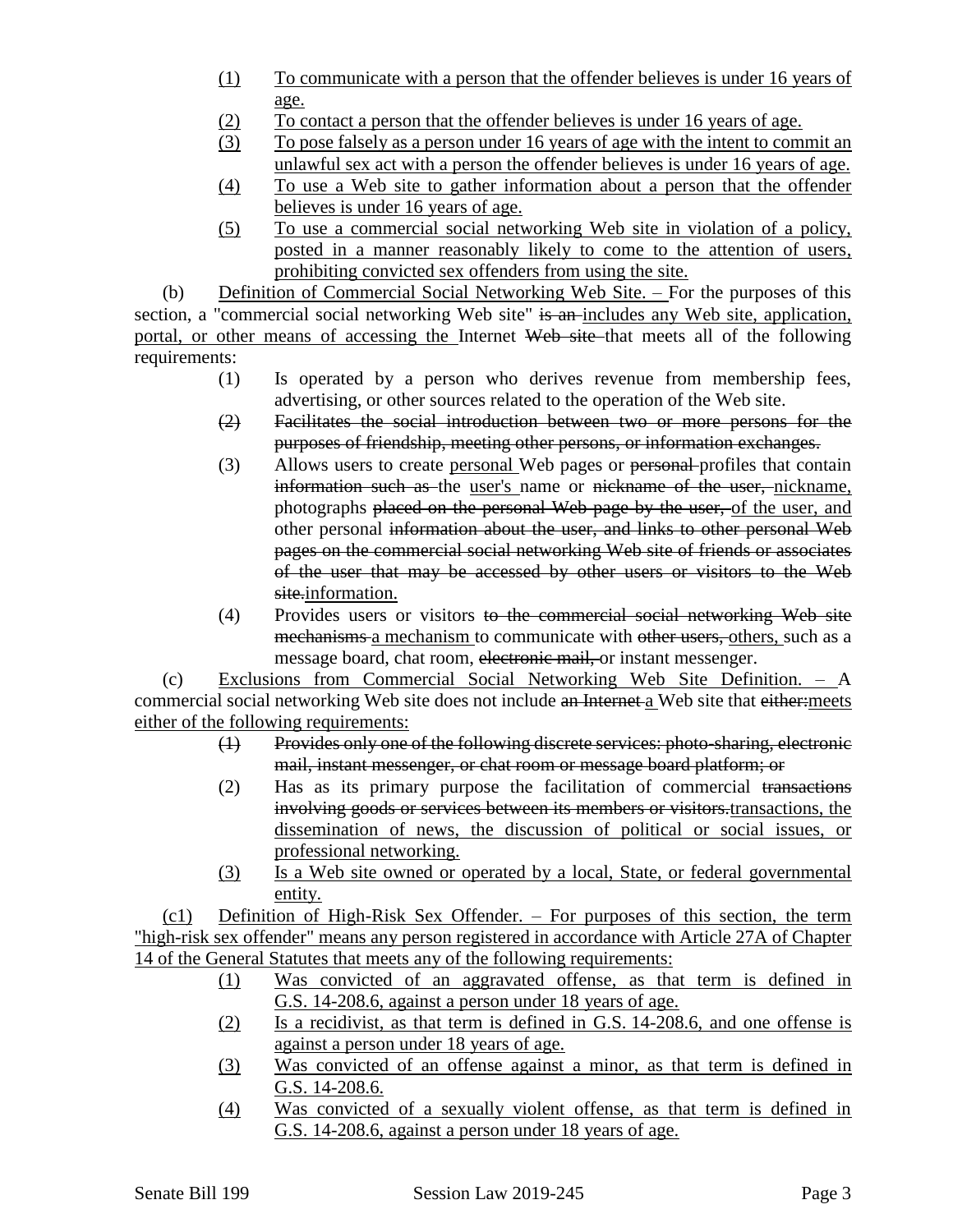(5) Was found by a court to be a sexually violent predator, as that term is defined in G.S. 14-208.6, based on a conviction of a sexually violent offense committed against a minor.

(d) Jurisdiction. – The offense is committed in the State for purposes of determining jurisdiction, if the transmission that constitutes the offense either originates in the State or is received in the State.

(e) Punishment.  $- A$  violation of this section is a Class  $\overline{H}$  felony.

(f) Severability. – If any provision of this section or its application is held invalid, the invalidity does not affect other provisions or applications of this section that can be given effect without the invalid provisions or applications, and, to this end, the provisions of this section are severable."

**SECTION 3.(b)** G.S. 14-202.5A reads as rewritten:

### "**§ 14-202.5A. Liability of commercial social networking sites.**

A commercial social networking site, as defined in G.S. 14-202.5, that complies with G.S. 14-208.15A or makes other reasonable efforts to prevent a high-risk sex offender who is registered in accordance with Article 27A of Chapter 14 of the General Statutes from accessing its Web site shall not be held civilly liable for damages arising out of a person's communications on the social networking site's system or network regardless of that person's status as a registered sex offender in North Carolina or any other jurisdiction. offender, as defined in G.S. 14-202.5, from using its Web site to endanger children shall not be held civilly liable for damages arising out of the sex offender's communications on the social networking site's system or network.

(b) For the purposes of this section, "access" is defined as allowing the sex offender to do any of the activities or actions described in G.S. 14-202.5(b)(2) through G.S. 14-202.5(b)(4) by utilizing the Web site."

## **PART IV. EXTEND CIVIL STATUTE OF LIMITATIONS AND REQUIRE TRAINING**

**SECTION 4.1.** G.S. 1-17 is amended by adding two new subsections to read:

"(d) Notwithstanding the provisions of subsections (a), (b), (c), and (e) of this section, a plaintiff may file a civil action against a defendant for claims related to sexual abuse suffered while the plaintiff was under 18 years of age until the plaintiff attains 28 years of age.

(e) Notwithstanding the provisions of subsections (a), (b), (c), and (d) of this section, a plaintiff may file a civil action within two years of the date of a criminal conviction for a related felony sexual offense against a defendant for claims related to sexual abuse suffered while the plaintiff was under 18 years of age."

**SECTION 4.2.(a)** G.S. 1-52 reads as rewritten:

### "**§ 1-52. Three years.**

…

…

…

Within three years an action –

- (5) For criminal conversation, or for any other injury to the person or rights of another, not arising on contract and not hereafter enumerated.enumerated, except as provided by G.S. 1-17(d) and (e).
- (16) Unless otherwise provided by law, for personal injury or physical damage to claimant's property, the cause of action, except in causes of actions referred to in G.S. 1-15(c), shall not accrue until bodily harm to the claimant or physical damage to his property becomes apparent or ought reasonably to have become apparent to the claimant, whichever event first occurs. Except as provided in G.S. 130A-26.3, G.S. 130A-26.3 or G.S. 1-17(d) and (e), no cause of action shall accrue more than 10 years from the last act or omission of the defendant giving rise to the cause of action.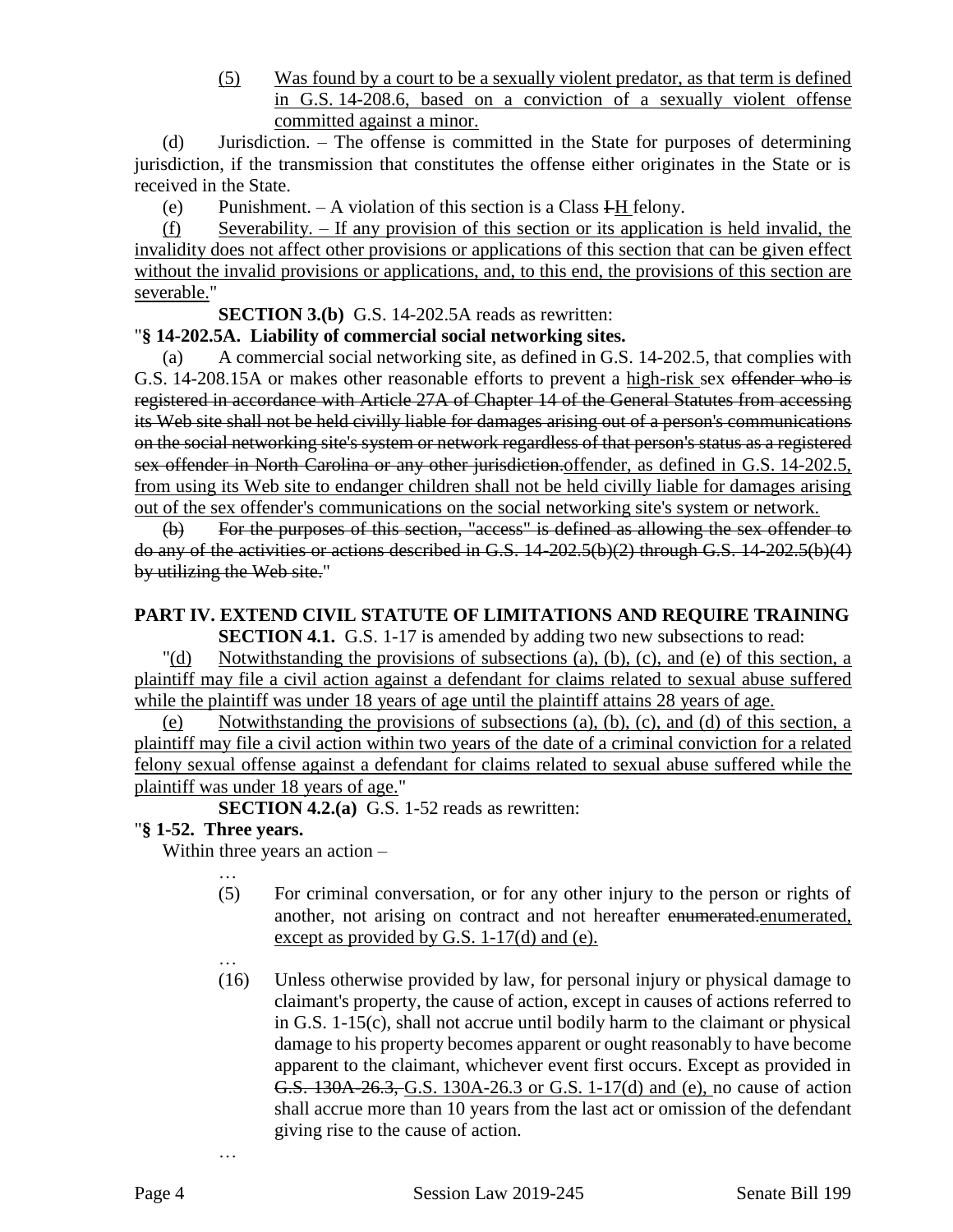(19) For assault, battery, or false imprisonment.imprisonment, except as provided by G.S. 1-17(d) and (e). Notwithstanding this subdivision, a plaintiff may file a civil action within two years of the date of a criminal conviction for a related felony sexual offense against a defendant for claims related to sexual abuse suffered while the plaintiff was under 18 years of age. …."

**SECTION 4.2.(b)** Effective from January 1, 2020, until December 31, 2021, this section revives any civil action for child sexual abuse otherwise time-barred under G.S. 1-52 as it existed immediately before the enactment of this act.

**SECTION 4.3.** G.S. 1-56 reads as rewritten:

### "**§ 1-56. All other actions, 10 years.**

(a) An Except as provided by subsection (b) of this section, an action for relief not otherwise limited by this subchapter may not be commenced more than 10 years after the cause of action has accrued.

- (b) A civil action for child sexual abuse is not subject to the limitation in this section."
	- **SECTION 4.4.(a)** G.S. 115C-47 is amended by adding a new subdivision to read:
		- "(64) To adopt a child sexual abuse and sex trafficking training program. Each local board of education shall adopt and implement a child sexual abuse and sex trafficking training program for school personnel who work directly with students in grades kindergarten through 12, as required by G.S. 115C-375.20."

**SECTION 4.4.(b)** G.S. 115C-218.75 is amended by adding a new subsection to read:

"(g) Child Sexual Abuse and Sex Trafficking Training Program. – A charter school shall adopt and implement a child sexual abuse and sex trafficking training program in accordance with G.S. 115C-375.20."

**SECTION 4.4.(c)** G.S. 115C-238.66 is amended by adding a new subdivision to read:

> "(14) Child sexual abuse and sex trafficking training program. – The board of directors shall adopt and implement a child sexual abuse and sex trafficking training program in accordance with G.S. 115C-375.20."

> **SECTION 4.4.(d)** G.S. 116-239.8(b) is amended by adding a new subdivision to

read:

"(17) Child sexual abuse and sex trafficking training program. – The chancellor shall adopt and ensure implementation of a child sexual abuse and sex trafficking training program in accordance with G.S. 115C-375.20."

**SECTION 4.4.(e)** The title of Article 25A of Chapter 115C of the General Statutes reads as rewritten:

"Article 25A.

"Special Medical Needs of Students.Students and Identification of Sexual Abuse of Students."

**SECTION 4.4.(f)** Article 25A of Chapter 115C of the General Statutes is amended by adding a new section to read:

### "**§ 115C-375.20. Child sexual abuse and sex trafficking training program required.**

- (a) Definitions. The following definitions shall apply in this section:
	- (1) School personnel. Teachers, instructional support personnel, principals, and assistant principals. This term may also include, in the discretion of the employing entity, other school employees who work directly with students in grades kindergarten through 12.

(b) Each employing entity shall adopt and implement a child sexual abuse and sex trafficking training program for school personnel who work directly with students in grades kindergarten through 12 that provides education and awareness training related to child sexual abuse and sex trafficking, including, but not limited to, best practices from the field of prevention, the grooming process of sexual predators, the warning signs of sexual abuse and sex trafficking,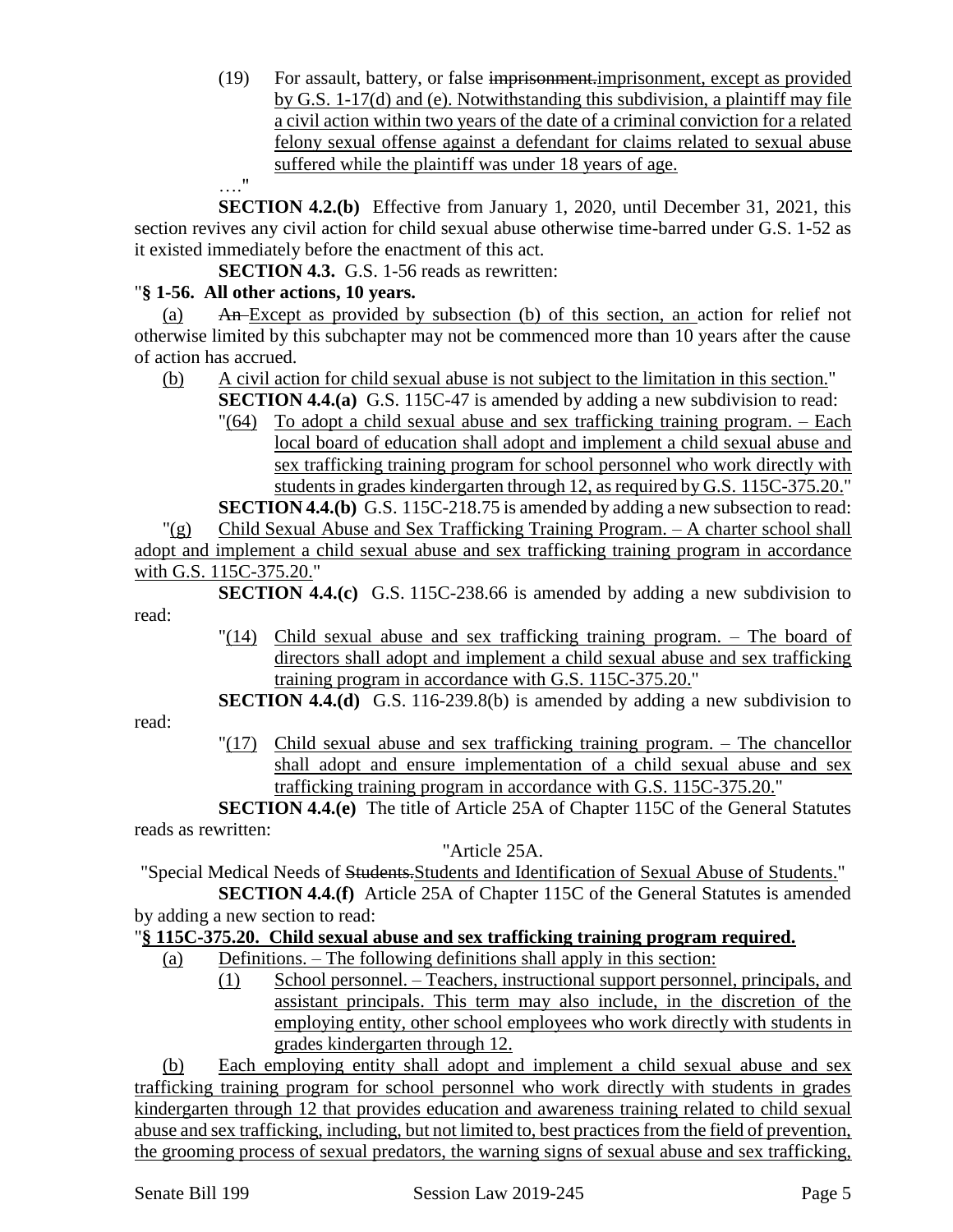how to intervene when sexual abuse or sex trafficking is suspected or disclosed, legal responsibilities for reporting sexual abuse or sex trafficking, and available resources for assistance. This training may be provided by local nongovernmental organizations with expertise in these areas, local law enforcement officers, or other officers of the court. All school personnel who work with students in grades kindergarten through 12 shall receive two hours of training consistent with this section in even-numbered years beginning in 2020.

(c) No entity required to adopt a child sexual abuse and sex trafficking training program by G.S. 115C-47(64), 115C-218.75(g), 115C-238.66(14), or 116-239.8(b)(17), or its members, employees, designees, agents, or volunteers, shall be liable in civil damages to any party for any loss or damage caused by any act or omission relating to the provision of, participation in, or implementation of any component of a child sexual abuse and sex trafficking training program required by this section, unless that act or omission amounts to gross negligence, wanton conduct, or intentional wrongdoing. Nothing in this section shall be construed to impose any specific duty of care or standard of care on an entity required to adopt a child sexual abuse and sex trafficking training program by G.S. 115C-47(64), 115C-218.75(g), 115C-238.66(14), or  $116-239.8(b)(17)$ ."

**SECTION 4.5.** This Part becomes effective December 1, 2019. Each entity required by Section 4.4(a), (b), (c), and (d) to adopt and implement a child sexual abuse and sex trafficking training program shall do so by January 1, 2020, and training shall be required for school personnel beginning with the 2020-2021 school year.

## **PART V. RIGHT TO REVOKE CONSENT**

**SECTION 5.(a)** G.S. 14-27.20 reads as rewritten:

## "**§ 14-27.20. Definitions.**

The following definitions apply in this Article:

- (1) Repealed by Session Laws 2018-47, s. 4(a), effective December 1, 2018.
- (1a) Against the will of the other person. Either of the following:
	- a. Without consent of the other person.
		- b. After consent is revoked by the other person, in a manner that would cause a reasonable person to believe consent is revoked.

…."

**SECTION 5.(b)** This section becomes effective December 1, 2019, and applies to offenses committed on or after that date.

# **PART VI. MODERNIZING SEXUAL ASSAULT LAWS**

### **CLARIFY DEFINITION OF THE TERM "CARETAKER" USED IN THE JUVENILE CODE**

**SECTION 6.(a)** G.S. 7B-101(3) reads as rewritten:

"(3) Caretaker. – Any person other than a parent, guardian, or custodian who has responsibility for the health and welfare of a juvenile in a residential setting. A person responsible for a juvenile's health and welfare means a stepparent, stepparent; foster parent, parent; an adult member of the juvenile's household, household; an adult relative entrusted with the juvenile's eare, care; a potential adoptive parent during a visit or trial placement with a juvenile in the custody of a department, department; any person such as a house parent or cottage parent who has primary responsibility for supervising a juvenile's health and welfare in a residential child care facility or residential educational facility, facility; or any employee or volunteer of a division, institution, or school operated by the Department of Health and Human Services. Nothing in this subdivision shall be construed to impose a legal duty of support under Chapter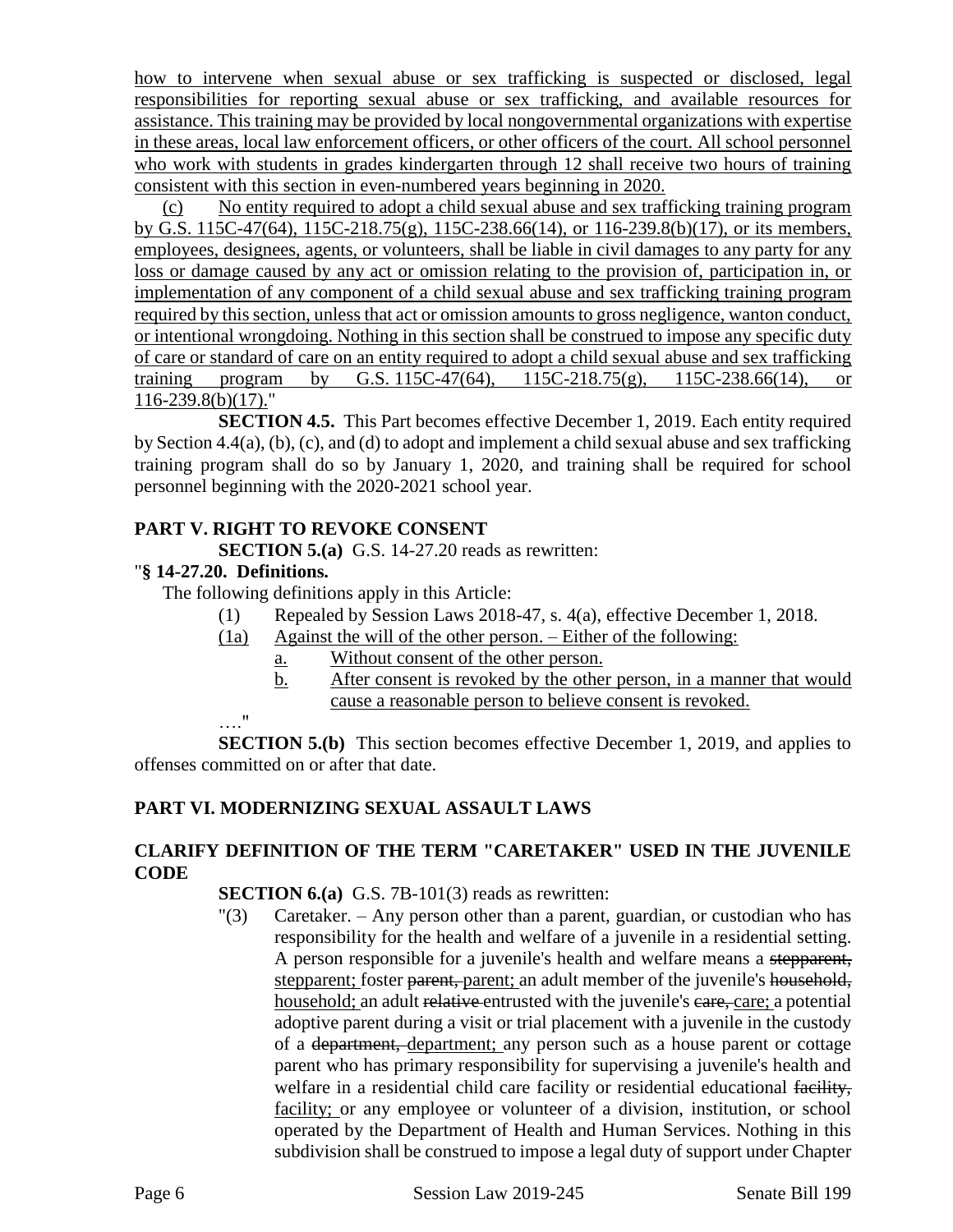50 or Chapter 110 of the General Statutes. The duty imposed upon a caretaker as defined in this subdivision shall be for the purpose of this Subchapter only."

### **AMEND G.S. 14-401.11 TO PROHIBIT THE KNOWING DISTRIBUTION OF A BEVERAGE THAT CONTAINS ANY SUBSTANCE THAT COULD BE INJURIOUS TO A PERSON'S HEALTH**

**SECTION 6.(b)** G.S. 14-401.11 reads as rewritten:

#### "**§ 14-401.11. Distribution of certain food at Halloween and all other times or beverage prohibited.**

(a) It shall be unlawful for any person to knowingly distribute, sell, give away or otherwise cause to be placed in a position of human accessibility, accessibility or ingestion, any food food, beverage, or other eatable or drinkable substance which that person knows to contain:contain any of the following:

- (1) Any noxious or deleterious substance, material or article which might be injurious to a person's health or might cause a person any physical discomfort, ordiscomfort.
- (2) Any controlled substance included in any schedule of the Controlled Substances Act, orAct.
- (3) Any poisonous chemical or compound or any foreign substance such as, but not limited to, razor blades, pins, and ground glass, which might cause death, serious physical injury or serious physical pain and discomfort.
- (b) Penalties.
	- (1) Any person violating the provisions of G.S.  $14-401.11(a)(1)$ :
		- a. Where the actual or possible effect on a person eating or drinking the food-food, beverage, or other substance was or would be limited to mild physical discomfort without any lasting effect, shall be guilty of a Class I felony.
		- b. Where the actual or possible effect on a person eating or drinking the food-food, beverage, or other substance was or would be greater than mild physical discomfort without any lasting effect, shall be punished as a Class H felon.
	- (2) Any person violating the provisions of G.S. 14-401.11(a)(2) shall be punished as a Class F felon.
	- (3) Any person violating the provisions of G.S.  $14-401.11(a)(3)$  shall be punished as a Class C felon."

# **AMEND DEFINITION FOR THE TERM "MENTALLY INCAPACITATED" USED IN ARTICLE 7B OF CHAPTER 14 OF THE GENERAL STATUTES**

**SECTION 6.(c)** G.S. 14-27.20(2) reads as rewritten:

 $\Gamma(2)$  Mentally incapacitated. – A victim who due to  $\overrightarrow{(i)}$  any act committed upon the victim or (ii) a poisonous or controlled substance provided to the victim without the knowledge or consent of the victim any act is rendered substantially incapable of either appraising the nature of his or her conduct, or resisting the act of vaginal intercourse or a sexual act."

# **PART VII. SEX OFFENDER VICTIM RIGHTS**

**SECTION 7.(a)** G.S. 14-208.12A reads as rewritten:

### "**§ 14-208.12A. Request for termination of registration requirement.**

(a) Ten years from the date of initial county registration, a person required to register under this Part may petition the superior court to terminate the 30-year registration requirement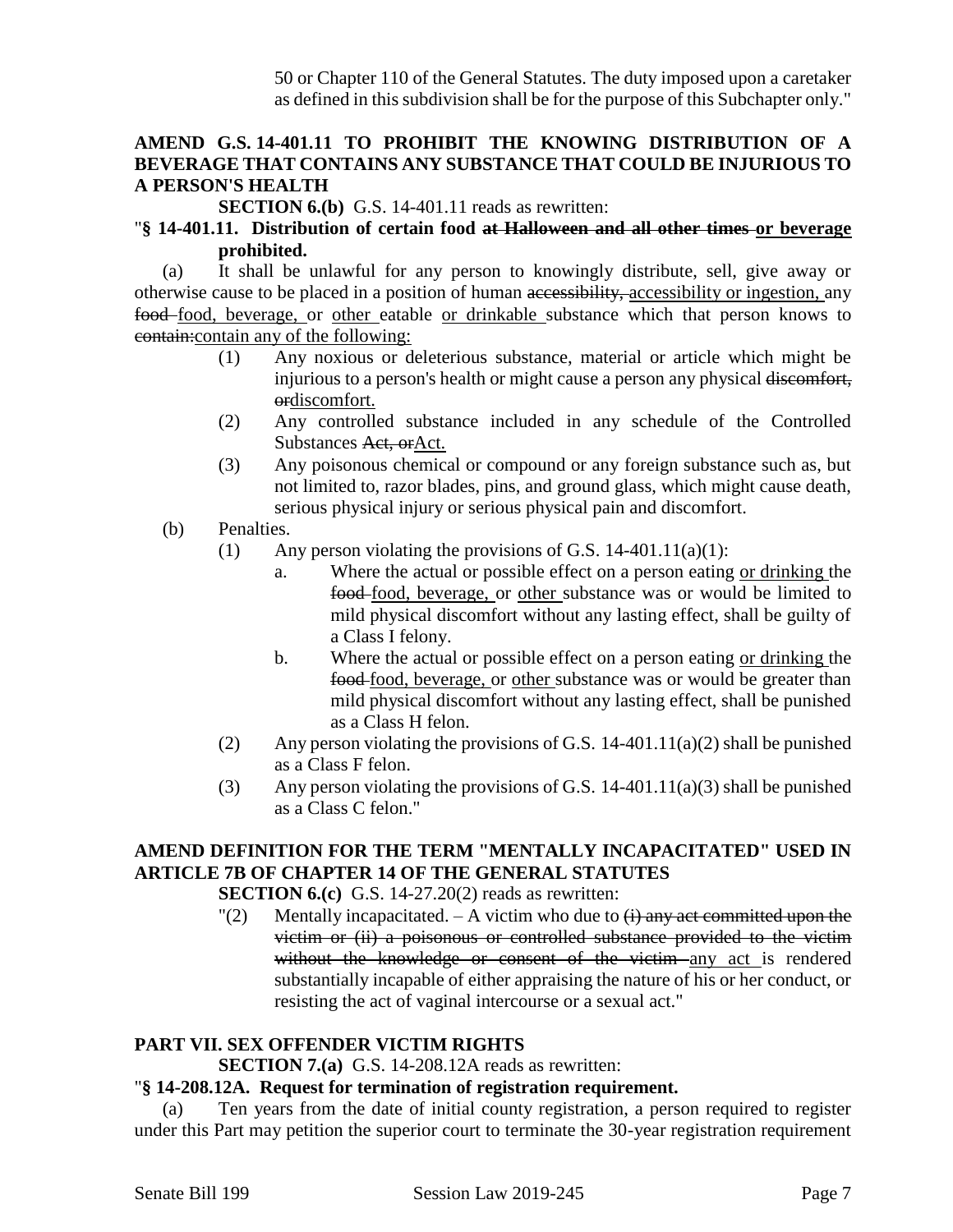if the person has not been convicted of a subsequent offense requiring registration under this Article.

If the reportable conviction is for an offense that occurred in North Carolina, the petition shall be filed in the district where the person was convicted of the offense.

If the reportable conviction is for an offense that occurred in another state, the petition shall be filed in the district where the person resides. A person who petitions to terminate the registration requirement for a reportable conviction that is an out-of-state offense shall also do the following: (i) provide written notice to the sheriff of the county where the person was convicted that the person is petitioning the court to terminate the registration requirement and (ii) include with the petition at the time of its filing, an affidavit, signed by the petitioner, that verifies that the petitioner has notified the sheriff of the county where the person was convicted of the petition and that provides the mailing address and contact information for that sheriff.

Regardless of where the offense occurred, if the defendant was convicted of a reportable offense in any federal court, the conviction will be treated as an out-of-state offense for the purposes of this section.

- (a1) The court may grant the relief if:
	- (1) The petitioner demonstrates to the court that he or she has not been arrested for any crime that would require registration under this Article since completing the sentence,
	- (2) The requested relief complies with the provisions of the federal Jacob Wetterling Act, as amended, and any other federal standards applicable to the termination of a registration requirement or required to be met as a condition for the receipt of federal funds by the State, and
	- (3) The court is otherwise satisfied that the petitioner is not a current or potential threat to public safety.

(a2) The district attorney in the district in which the petition is filed shall be given notice of the petition at least three weeks before the hearing on the matter. The petitioner may present evidence in support of the petition and the district attorney may present evidence in opposition to the requested relief or may otherwise demonstrate the reasons why the petition should be denied.

(a3) If the court denies the petition, the person may again petition the court for relief in accordance with this section one year from the date of the denial of the original petition to terminate the registration requirement. If the court grants the petition to terminate the registration requirement, the clerk of court shall forward a certified copy of the order to the Department of Public Safety to have the person's name removed from the registry.

(b) If there is a subsequent offense, the county registration records shall be retained until the registration requirement for the subsequent offense is terminated by the court under subsection (a1) of this section.

(c) The victim of the underlying offense may appear and be heard by the court in a proceeding regarding a request for termination of the sex offender registration requirement. If the victim has elected to receive notices of such proceedings, the district attorney's office shall notify the victim of the date, time, and place of the hearing. The district attorney's office may provide the required notification electronically or by telephone, unless the victim requests otherwise. The victim shall be responsible for notifying the district attorney's office of any changes in the victim's address and telephone number or other contact information. The judge in any court proceeding subject to this section shall inquire as to whether the victim is present and wishes to be heard. If the victim is present and wishes to be heard, the court shall grant the victim an opportunity to be reasonably heard. The right to be reasonably heard may be exercised, at the victim's discretion, through an oral statement, submission of a written statement, or submission of an audio or video statement."